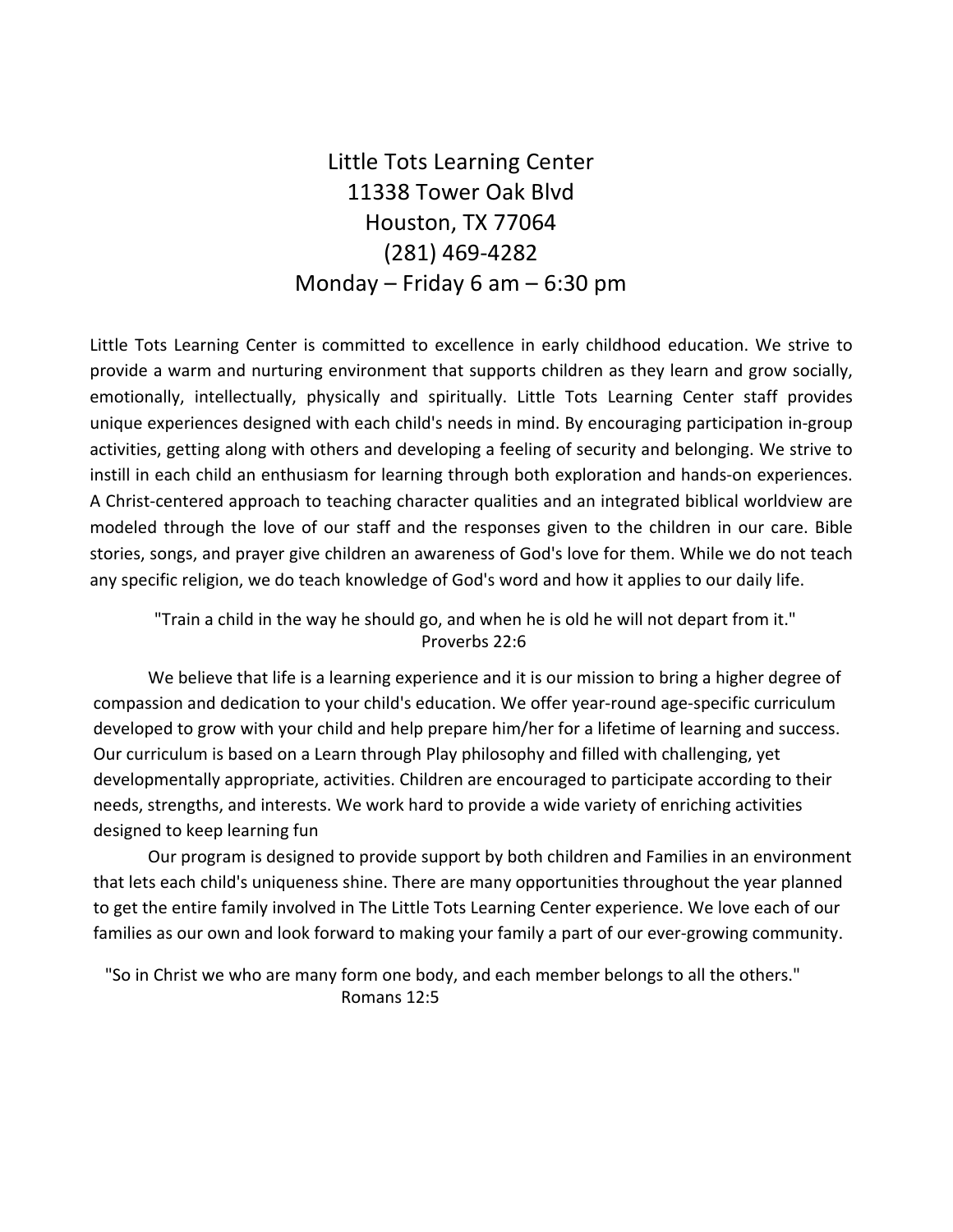# **Little Tots Learning Center Curriculum Overview**

**Teachers** - Our teachers are highly trained and professional. Each staff has had a background check and fingerprinting completed before being hired. All staff' are both CPR and First Aide Certified. All staff recognizes and respects the uniqueness and potential of each child, their families and their culture. Ongoing training and monitoring ensures our teachers have training surpassing that which is required by Texas law. We don't require for employees to be Vaccines reference to minimum standard #502.

**Parent Teacher Communication** - Parent and Teacher conferences will be schedule throughout the year to keep you informed of your child's progress. If you need additional time please let us know. You are welcome to look in on your child at any time. For security purposes, however, all visitors to the playground or classroom areas must be cleared first by the front office. **Infants (6 weeks to 17 Months)** - The curriculum designed towards our littlest explorers includes sensory activities as well as activities (designed to promote language and social development). We plan activities to engage creativity, strengthen motor skill, and build those first connections in the brain

Toddlers (18 - 35 Months) - We use a literature-based curriculum for our toddler room. Each week's lessons are themed around a piece of children's literature. Integrated into each theme are Alphabet and Number activities as well as shape, colors and early concepts such as opposites and sorting. Toddlers are always on the go and we use this energy to plan activities that build both fine and gross motor skills. We also encourage social and emotional growth by talking about feelings and sharing during daily circle and free play centers time.

**Pre School (3-4 years)** - Our Pre School Curriculum is designed to create a passion for learning. Our hands on approach to learning basic concepts like phonics, printing, early math and science makes for fun filled days. We strive to nurture the natural curiosity and building independence of our Preschoolers while teaching boundaries and social skills.

**Pre Kindergarten** - Our Pre K curriculum is based on the Rising Star Curriculum and to the Common Core Standard. Each week's lessons surround a common theme. During the course of each week our subjects include Writing, Reading, Math, Science, Social Studies, Art, Music and Movement. as well as weekly bible study. We integrate individual, small group and large group times throughout each day's activities. A detailed description of the Pre Kindergarten curriculum is available. Feel free to ask the front desk.

**School Aged Program** - Our afterschool program includes homework help and a healthy snack. We also have free time and outdoor play to let out some of the energy stored up during the school day.

We also offer Spring Break, Christmas and Summer Camps. The camps include field trips, arts and crafts and many other fun activities.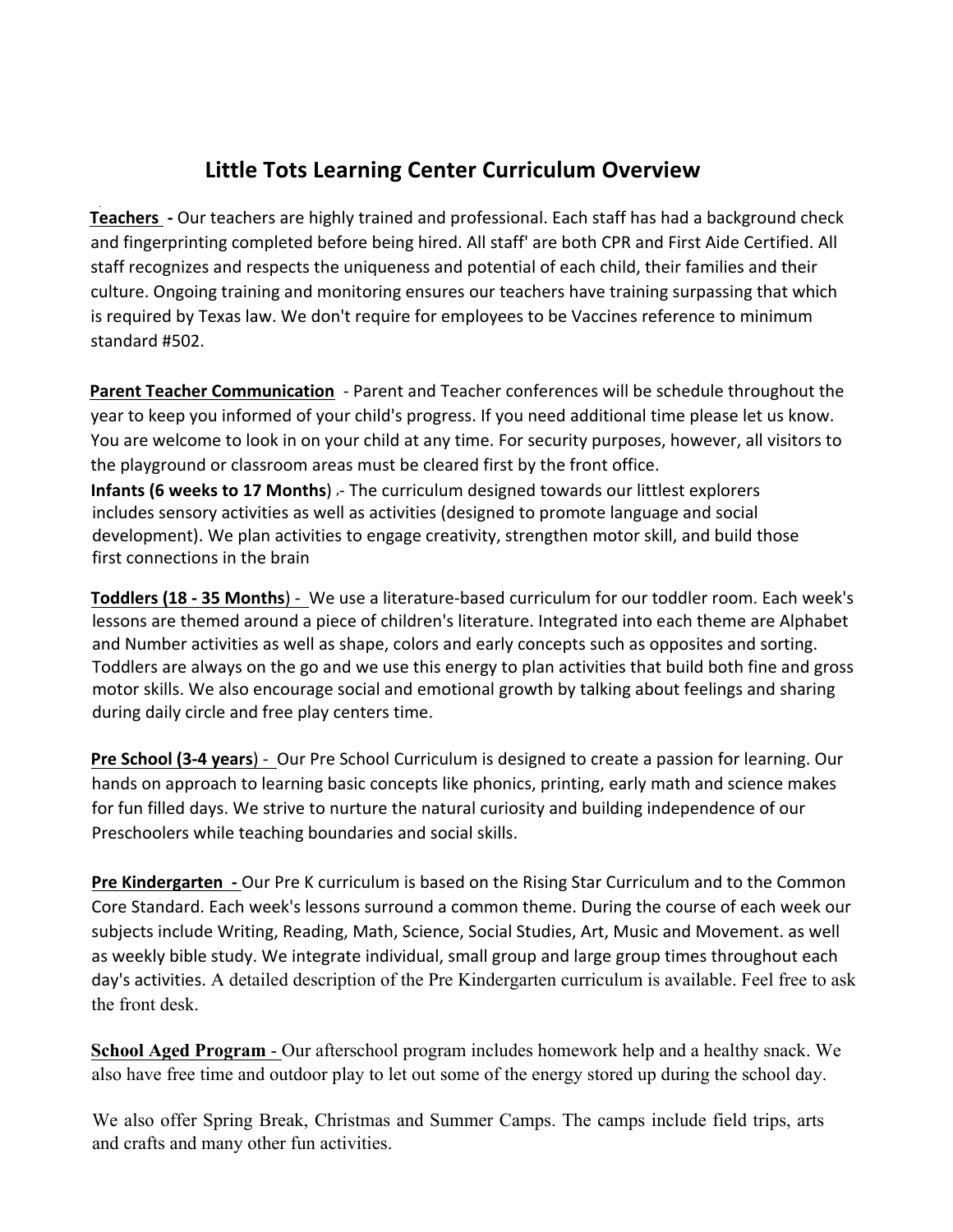### **Physical Activities**

Children are provided with opportunity of physical activity on a daily basis through outdoor play, music and movement.

### **Screening time**

Screen time is limited to curriculum or movie day.

**Withdrawal Policy** - Parents must notify LTLC in writing two weeks prior to withdrawing their child. Tuition will be charged if notice is not given.

**Overtime** - Our school closes promptly at 6:30pm, after 6:30pm a late pick up charge will be assessed. The charge is \$5.00 per child for the first 5 minutes and \$2.00 per minute/per child thereafter.

**Absences** – If your child is going to be absent please call before 9 am.

Holiday Schedule - Little Tots Learning Center will be closed for the following holidays: New Year's Day, Good Friday, Memorial Day, Independence Day (July 4<sup>th</sup>) Labor Day. Thanksgiving Day, Black Friday, Christmas Day and New Year's Eve.

If a holiday falls on the weekend, we will be closed on observance either the day before or after depending on when the local business are observing the day.

If, for any reason, this holiday policy should change you will be notified well in advance.

**Note:** Tuition is due IN FULL for the week in which a holiday is observed.

**Vacations** - In the event that you remove your child for any reason for an extended period of time (three weeks or more), you must continue to make school tuition payments if you want your child's space to be guaranteed. Tuition will continue to be charged until a change of schedule form is completed, notifying us of an extended absence. If an extended absence is taken, and tuition is not paid, the child's space in the classroom will be forfeited. If you wish to re-enroll, and the child's space is still available, a \$100 reinstatement fee must be paid before the child will be re-enrolled. This nonrefundable fee is in addition to the usual tuition charges.

**Procedure for Pick Up and Drop Off Policy -** Upon arrival the child must be signed in and brought in through the front office to a staff member. CHILDREN SHOULD NOT BE LEFT UNATTENDED AT ANY TIME!

If your child is to be picked up by anyone that is not on the enrollment, you must notify the front desk in writing and a valid picture ID will be required for your child to be released.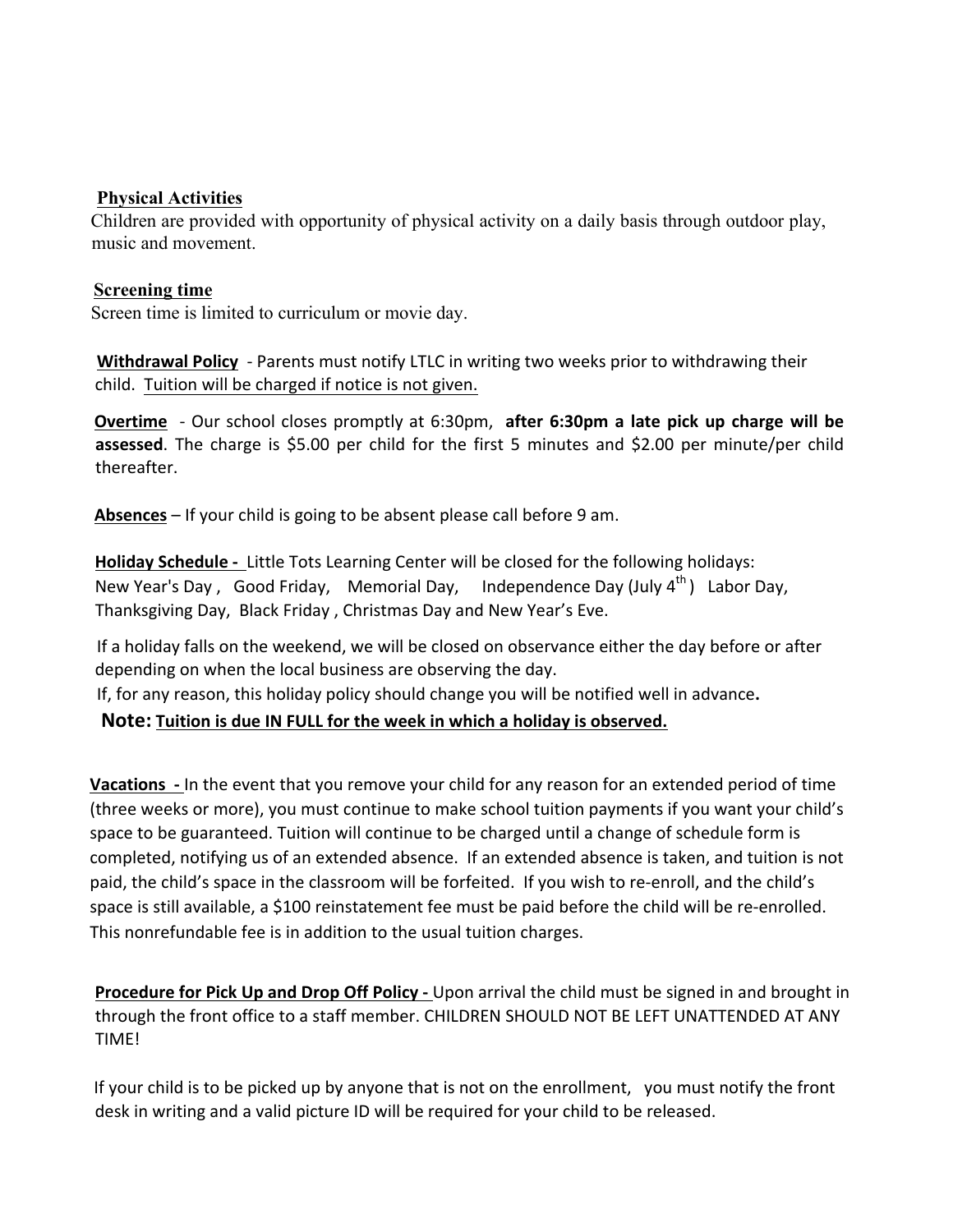**Meals** - Little Tots Learning Center serves nutritious meals approved by the US Department of Agriculture's food program.

We serve Breakfast  $7 - 8:30$  am Lunch  $11:30 - 12:30$  pm Snack  $2:30 - 3:30$  pm Super at 5PM

We provide meals for infants such as baby food and cereal as a participant of the USDA Federal Food Program. If your child requires a special diet due to **allergies,** a written Physician's statement MUST be on file at the center with specific instructions and parents must provide the meals.

Liquids and food hotter than 110 degrees F are kept away of children's reach. Staff are educated on food allergies and they take precautions to ensure children's safety.

Prepared food brought to school for sharing with children must be store bought.

Healthy snacks are available when school-age children arrive.

## **Staff does not reward good behavior or clean plate with foods of any** kind. Milk, fruits and vegetables are available to all children at **mealtime.**

**Dress Code** - Children MUST wear closed toed shoes and socks DAILY. Open toed shoes are not playground safe and will not be permitted.

Little girls like to jump, run and play so please make sure if your child is wearing a dress or skirt that she has either shorts or bloomers under them.

Little Tots T Shirts MUST be worn on all field trips and outings.

## **What does your child need in his / her cubby?**

Each child should have in his/her cubby AT ALL TIMES the following items

- **1- Complete change of clothes**
- **2- Blanket** and sheet (must be pick up every Friday to clean)
- **3- Sleep Buddy or Small Pillow (optional)**
- If your child is not fully potty trained, please make sure your child has diapers and wipes

**Electronics Policy** - Electronic devices are not permitted in the classrooms at any time. This includes but is not limited to cell phones, tablet, iPods and electronic gaming devices. The Little Tots and staff are not responsible for lost, broken or stolen electronics.

**Accidents/Critical illness** - First Aid will be administered for all minor injuries. Parents will be notified when necessary for care. We try our very best to prevent accidents to all of our children. All of our staff are trained in CPR and First Aid and keep current certification. In the event of a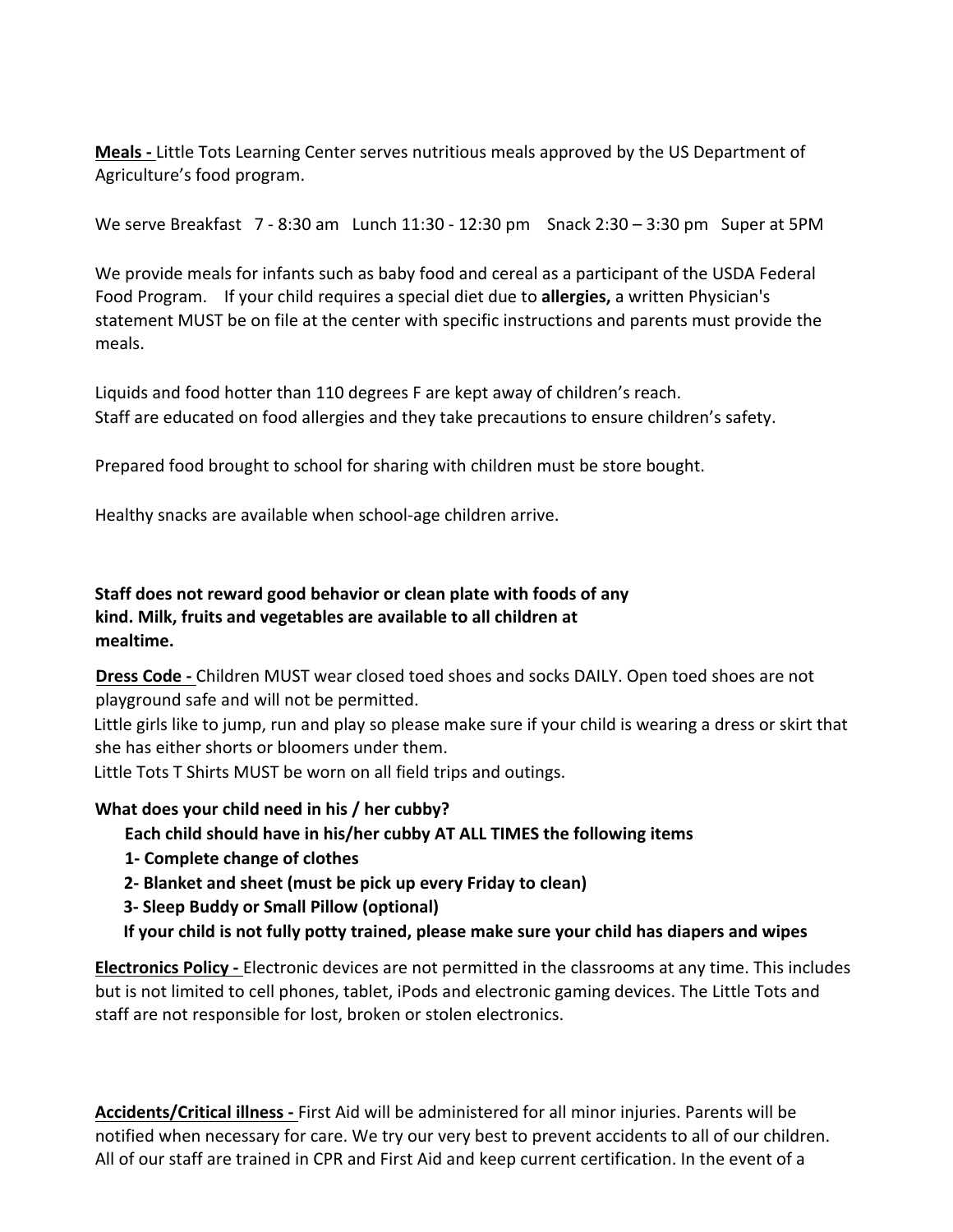major emergency, parents will be notified immediately and emergency services will be contacted. CPR will be giving when needed.

Children must be kept home if they have fever, coughs, sore throats, vomiting, diarrhea, or other symptom of contagious disease. Children must be free of symptom or 24hrs before returning to school or a health-care professional has diagnosed as not contagious. If the child displays symptoms in the afternoon or evening, he/she should not be in school the next day. The child may not return to school with medication to control the symptoms (for example Tylenol for fever) unless cleared with the director. Children who become ill at school will be excluded from the other children and parents will be called immediately. Please pick up your child as quickly as possible; if a classmate has contracted a contagious disease we will notify parents immediately. If your child is ill and cannot come to school please call and let us know.

**Medication** - Little Tots Learning Center will NOT dispense ANY medication without physician's written instructions. All medications, MUST be signed in at the front office and labeled with child's first and last name and have attached physician's instructions.

**Health Requirements** - The State of Texas requires a signed statement from a Physician stating that the child is in good health and is able to take an active part in The Little Tots program. This is included in each child's file.

A current copy of your child's immunization record MUST be on file at the school.

Immunizations should be up to date before beginning school and kept up to date annually. If for some reason they are not current we are required to have a written statement from a physician stating that immunizations have begun and will be completed as soon as medically feasible. Vision and Hearing Screening must be conducted and included in your child's file within 180 days of the child's  $4<sup>th</sup>$  birthday.

#### **Emergency Preparedness Plan**

An emergency/disaster plan has been developed to provide safety care for our children should an emergency or disaster occur during the program day. A copy of this plan is available for review at any time.

**Staff Training** - Along with ongoing curriculum and child development training exceeding the state minimum, every staff member of The Little Tots Learning Center has been trained in preventing and responding to the abuse and neglect of children. This training includes spotting warning signs, prevention techniques and proper reporting of suspected abuse and neglect, as well as support for victims and families.

If you feel any child has been the victim of abuse or neglect, you can contact Texas Abuse and Neglect Hotline at 1-800-252-5400 or https://www.txabusehotline.org.

**Breast Feeding** - If you choose to breast-feed your child, a clean quiet place will be provided for you to do so. Also, if you choose to provide breast milk for your child, we will be happy to store and serve it for you. Breastfeeding education and support resources are available upon request.

**Transportation Policy -** Little Tots Learning Center transportation is provided by the Little Toys Learning Center van / bus to and from LTL Center. If your child is scheduled to be picked up by The Little Tots Learning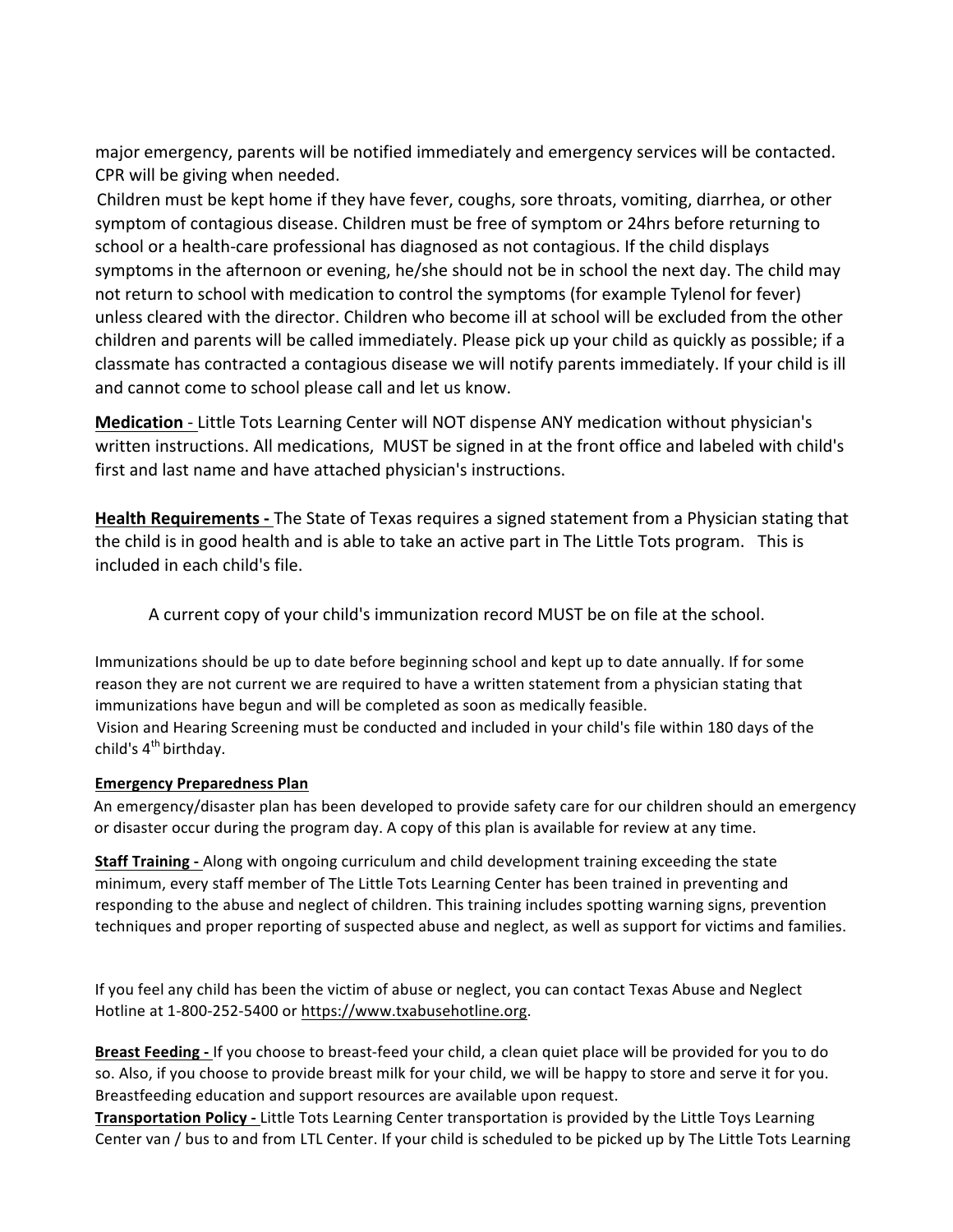Center van from public school and does not need transportation for any given day a parent must notify LTLCenter before 2pm. If the parent does not call the center there is a 5-dollar fee.

At pick up time from school the van driver will not wait for any child longer than 5 minutes.

**Water Activity** - We do splash day during the summer time, parents will be notified before the activity.

**Summer Camp** - We will have adventures and field trips that are carefully planned for age 5-11 years old. Parents' permission is required.

**Civil Rights** - In accordance with Federal Law, The Little Tots Learning Center does not discriminate based on race, color, Nationality, sex, age, religion or disability.

**Gang Free Zone** - Little Tots Learning Center is a Gang Free Zone! Gang related criminal activity or engaging in organized criminal activity within 1000 feet of our center is prohibited and is subject to increased penalty under Texas law.

Little Tots Learning Center prohibits smoking on our property.

**Parent's participation -** If parents would like to participate in any activity please contact the director.

A copy of our latest minimum standard report is available in the front office for you. You may obtain information about licensing standards or procedures by calling 1-800-862-5252 or visiting the licensing website at www.tdprs.state.tx.us

If you have questions or concerns about these policies, or any other issues please feel free to contact the director. If you would like to make an appointment, the director is available Monday through Friday. Parents will be notified of any policy changes immediately in writing.

**Emergency Preparedness Plan - In the event of an emergency situation, The Little Tots Learning** Center has outlined the below response plan. Please know that we will make every attempt to notify you so it is vital that you keep your emergency contact information up-to-date. Keep this letter in a safe place so that you will know how to contact us in the event of an emergency.

**Evacuation/ Relocation** - If the emergency is confined to the immediate area at The Little Tots Learning Center, e.g. Fire, gas leak, flooding inside the building and the children cannot stay on the premises, the children will be taken to

> Cypress Creek Recreation Association, 11335 Tower Oak Blvd Houston, TX 77065 (281) 890-7029

The children and staff will remain at this location while you or your emergency contact are notified of the situation.

If the emergency is more wide spread and encompasses a larger area such as the neighborhood due to an environmental threat, e.g. flood, and the children cannot remain in the immediate area, they will be transported to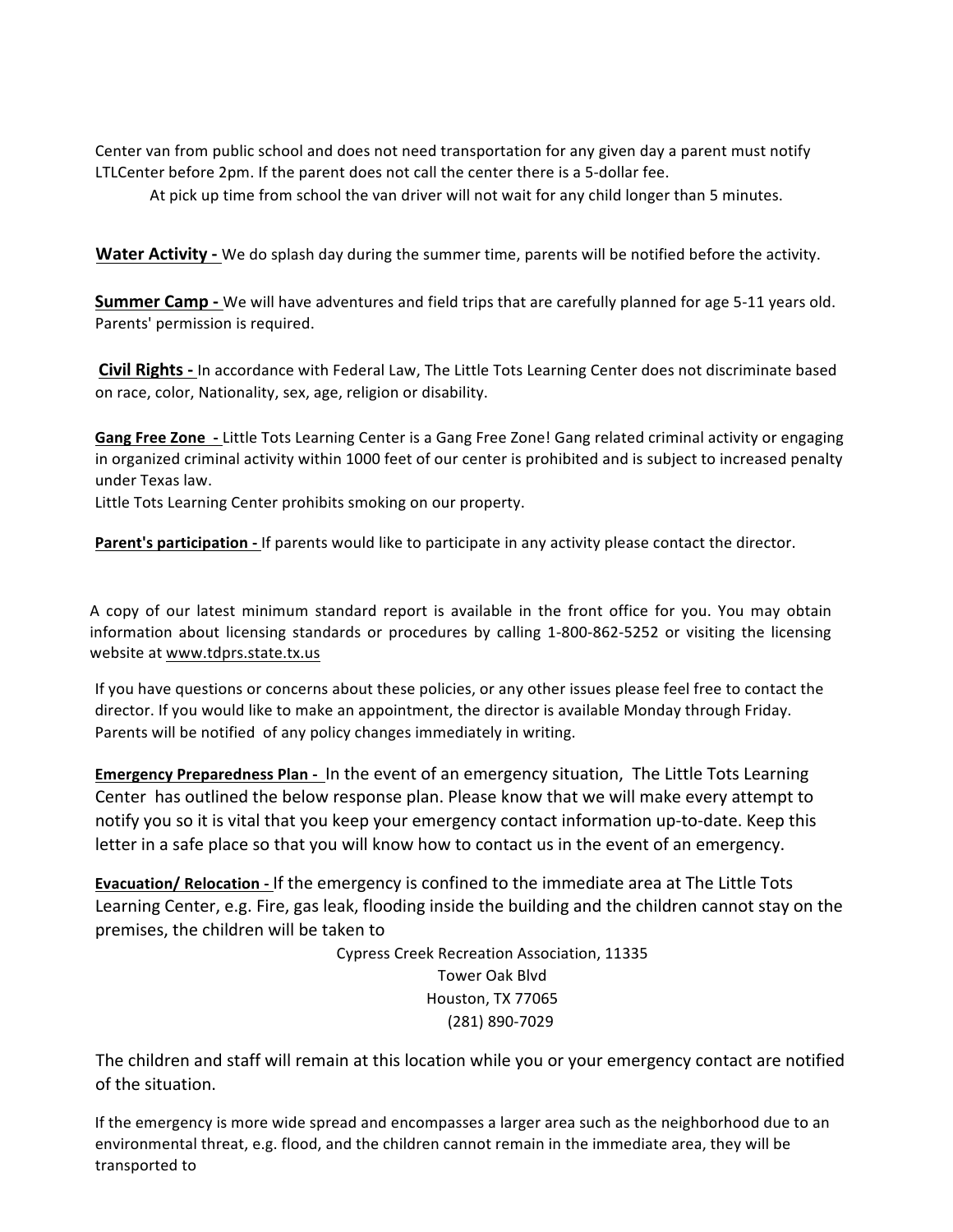# Little Promise Keepers 12320 Cypress North Houston Cypress, TX 77429

#### (281) 807-0009

Hurricane or Emergency Closing: - In the event of a Hurricane, Freezes or Flooding, The Little Tots Learning Center will follow CY-FAIR ISD Emergency Closure Schedule. Parents will be notified of the closure.

#### **Notification**:

Every effort will be made to contact you as soon as the children and staff are safe. If we cannot reach you, we will contact your alternate emergency contact. Children will only be released to you or your alternate emergency contact during times of emergency.

Please rest assured that The Little Tots Learning Center staff will remain with and care for the children at all times during an emergency to ensure the children's safety. As always, please don't hesitate to contact me if you have any questions or concerns

> Disciplinary Procedures & Policies Little Tots Learning Center

Proverbs 10:17 tells us "He who heeds discipline shows the way to life, but whoever ignores correction leads others astray."

It is our desire for The Little Tots Learning Center students to be salt and light in the world, showing the way to live and not lead others astray!

Matthew 5:16 In the same way, let your light shine before men, that they may see your good deeds and praise your Father in heaven.

## Discipline Procedures & Policy

A very important part of The Little Tots Learning Center experience is helping children learn how to get along in the world, enjoy being with other children, and follow the direction of an adult other than a parent. A caring and positive approach will be taken regarding behavior management and discipline. The teachers will focus on the positive behaviors of the children and reinforce those behaviors as often as possible. Our goal is to help the children develop self-control and responsibility for their actions.

Our discipline procedures will consist of the following strategies:

- 1. Encouraging children to use their words when having a disagreement with another child. Facilitating children in their attempts to settle their own disputes.
- 2. Redirecting behavior when this seems potentially effective.
- 3. Separating a child from the group (Time-Out) one minute away for each year of age.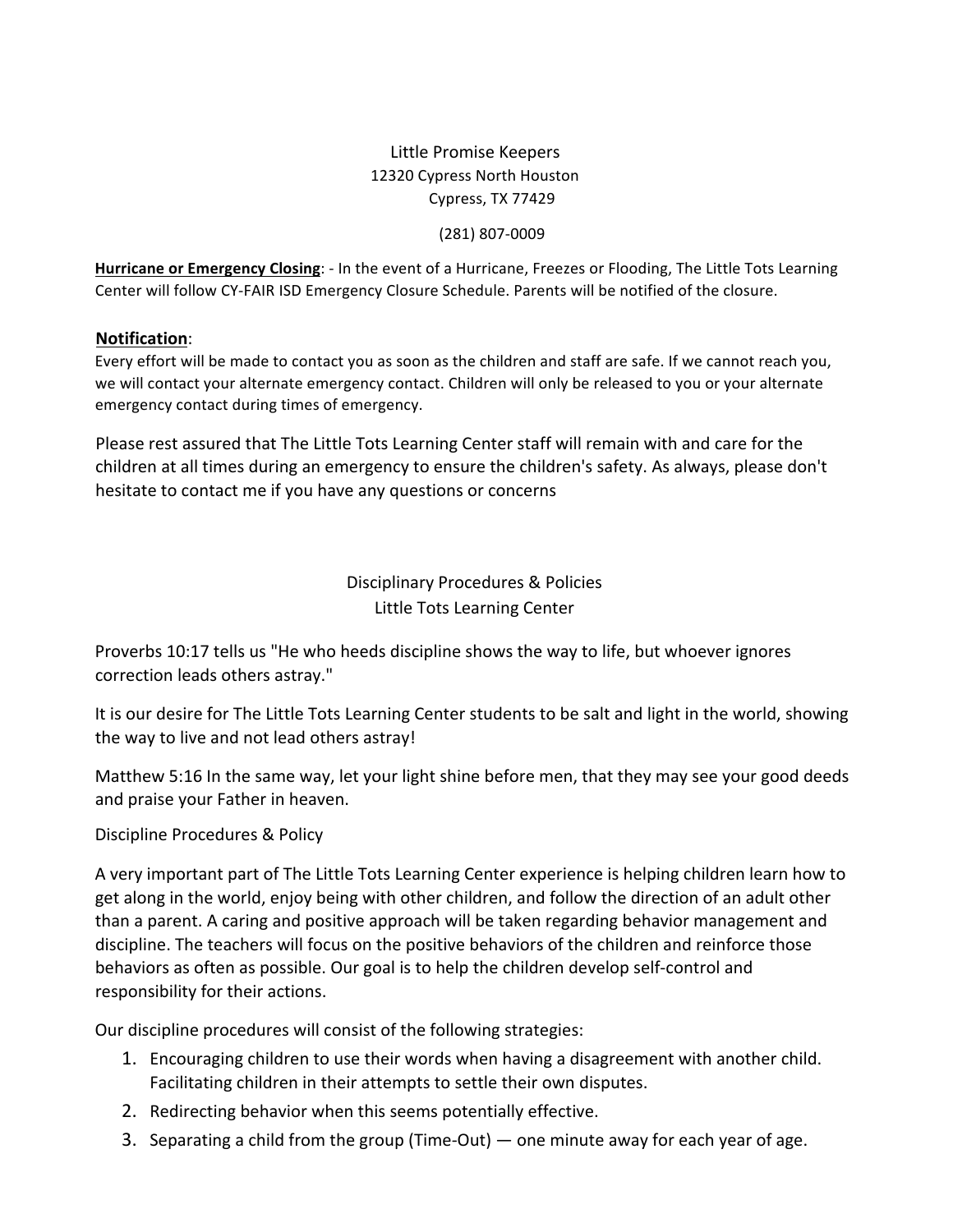- 4. Counseling the children individually about their behaviors.
- 5. Making parents aware of disciplinary concerns (Incident Report)

Disruptive Behavior distracts from the full benefit of The Little Tots Learning Center program and will result in consequences. The following behaviors are considered disruptive and will not be tolerated.

- Requires constant attention from staff.
- \* Inflicts physical or emotional harm on other children, adults, or self.
- \* Disrespects people and materials provided in the program.
- \* Consistently disobeys the rules of the classroom.
- \* Verbally threatens other students and/or staff.
- \* Uses verbal or physical activity that diverts attention away from the group of Children.
- \* Use of foul, offensive OR hurtful language.

Discipline Procedures for disruptive behavior

- \* Disruptive Behavior will be addressed in an incident report. This will be completed to document any inappropriate behaviors that directly impact other children, staff members, or group as a whole. This report will be shared with the parent and will explain the behavior and how the behavior has affected others. It will also explain how the situation was resolved. The Parent will sign the incident report.
- \* If a child has difficulty managing his/her behavior on a recurring basis, parents will be asked to meet with the child's teacher and the Director to discuss the behavior. and strategies to address the behavior.
- \* If the child's behavior continues to be inappropriate, consistently disruptive, and/or dangerous, it may be necessary for the child to be sent home for a time to be determined, or removed from The Little Tots Learning Center altogether..

Children cannot become self-disciplined unless adults teach them right from wrong. At The Little Tots Learning Center, children will be taught the expectations for correct behavior and encouraged to live and act accordingly. When children know something is wrong, and choose to do it anyway, consequences will follow to communicate that the behavior is not acceptable and will not be tolerated in our center. This is in line with God's relationship to us. He has given us His Word so that we may know how to live, and He has promised to discipline us if we belong to Him. Proverbs 3:11-12 "My son, do not despise the Lord's discipline and do not resent his rebuke, because the Lord disciplines those he loves, as a father the son he delights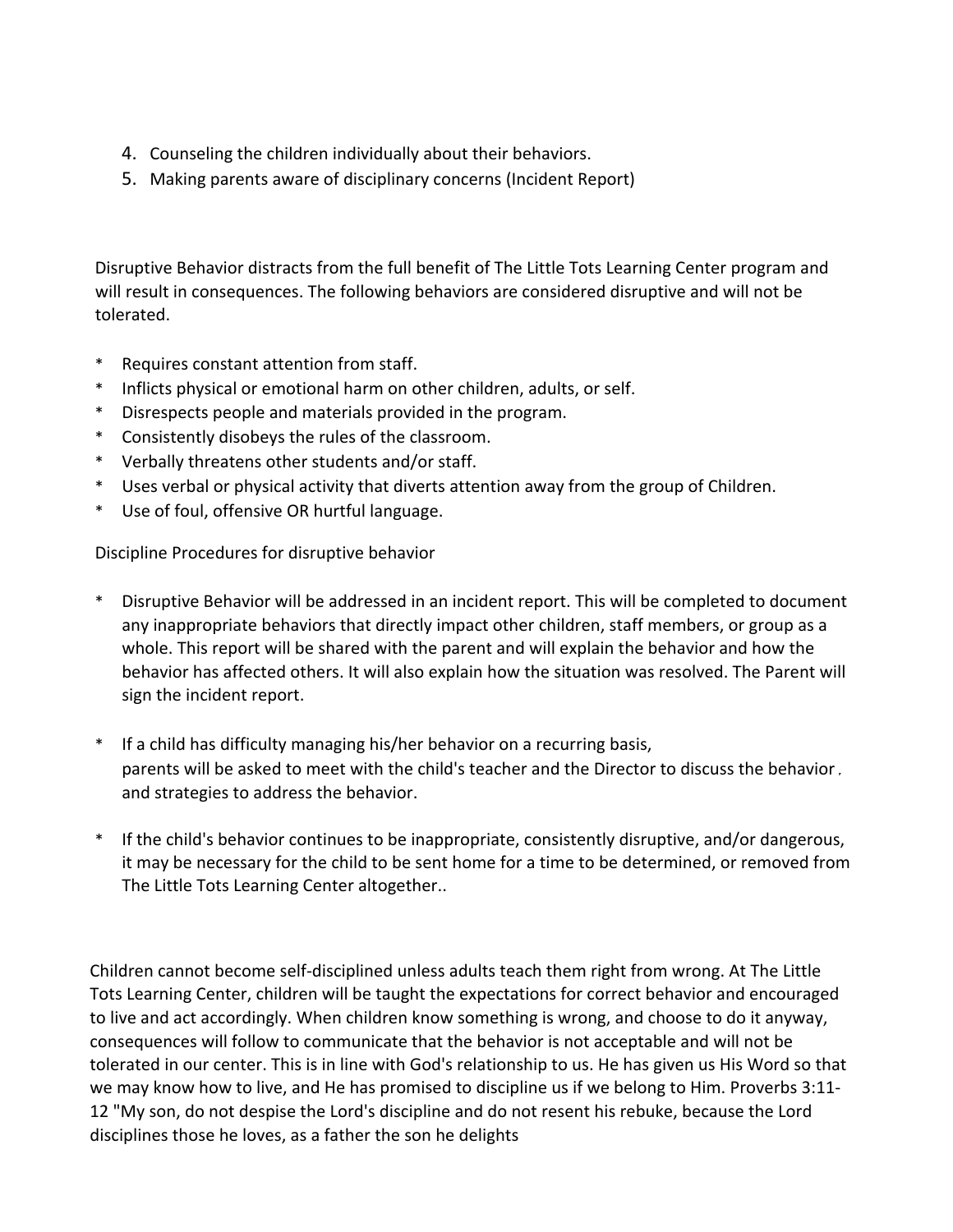# Sunscreen and Insect Repellent Policy

Sunscreen and insect repellent must be:

1) Safe for the age of the particular child;

2) In the original container; and

3) Within the expiration date noted on the product. Aerosols, as well as, combined sunscreen and insect repellents are prohibited.

Prior to use at a center/school, sunscreen and repellent should be applied to the child at least once at home to test for any allergic reaction. A Parent Release-Sunscreen and Insect Repellent form must be signed by the parent/guardian before either is used. This permission slip must be updated annually

#### **Sunscreen**

Sunscreen/sunblock must provide UVB and UVA protection with an SPF of 15 or higher. Sunscreen may be provided by a parent/guardian (labeled with the child's full name) or made available by the center/school.

Sunscreen may not be used on infants under 6 months of age unless accompanied by a doctor's note. Schoolage children may apply sunscreen to themselves with adult supervision for proper application.

Sunscreen should be applied only to exposed areas of skin, and 20 to 30 minutes before going outdoors to be absorbed into the skin and to increase its effectiveness. Sunscreen should be re-applied every two hours while outdoors, or more often if the child is involved in water play or perspiring. Brimmed hats, long sleeved shirts and pants in light colors provide additional sun protection. Reflective areas (such as water and sandboxes) for prolonged periods of time should be avoided.

#### **Insect Repellent**

Insect repellent may not be used on an infant under 2 months of age. Insect repellent should be used only when recommended by public health authorities or requested by a parent/guardian.

The repellent should contain a concentration of 30% DEET or less. Repellents not containing DEET may only be used if safe for the age of the particular child. Oil of lemon and eucalyptus products may not be used on children under the age of 3.

Insect repellent should be applied to a child's skin only once a day, but may be sprayed on clothes for later trips outside. School-age children may apply insect repellent to themselves with adult supervision for proper application. Sprayed clothing is returned home at day's end to be laundered. Exposed skin should be washed off with soap and water after a child returns indoors.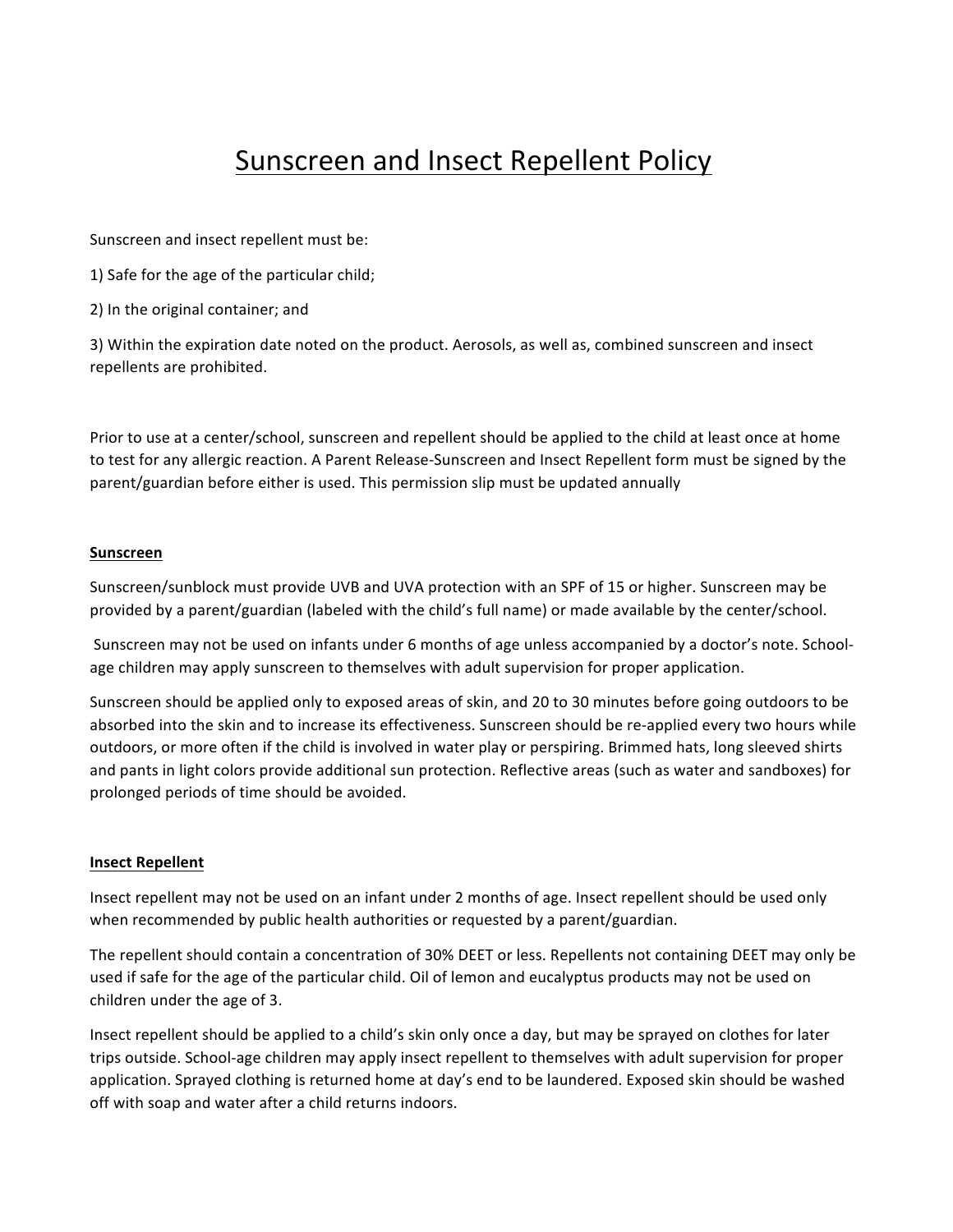#### **Application Do's and Don'ts**

When applying sunscreen or insect repellent do:

• Wash and dry your hands. Hands are washed again as you move to the next child's application and upon completion of application of the last child. Gloves may be worn and the same ones used from child to child if the same lotion is used.

• Staff must wear gloves if either you or the child has broken skin, a sore/rash or other skin condition. Gloves must be changed when moving from child to child if a skin condition is involved.

• Put the lotion on your hands, then rub on the child's face and other sensitive areas, using caution near the eyes. Pay special attention to ears, scalp and neck.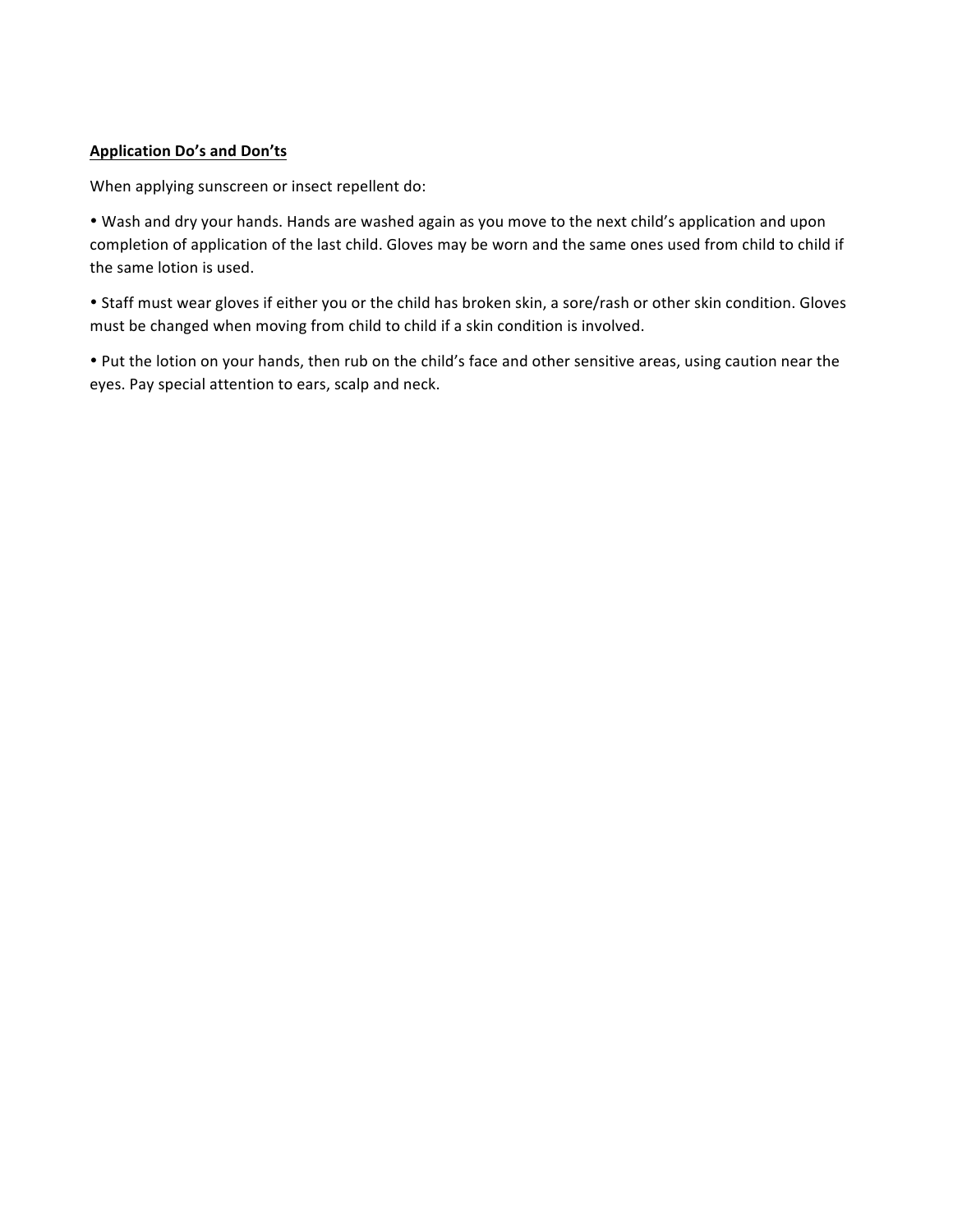# **Discipline Policy Agreement**

I have read The Little Tots Learning Center Disciplinary Policies and Procedures. I have discussed this with my child and agree to comply with the discipline policies and procedures of the preschool.

Parent/Legal Guardian Signature

Parent/Legal Guardian Name Printed

Child's Name

Date

The Little Tots Learning Center 11338 Tower Oaks Blvd Houston, TX, 77065 Tel 281-469-4282 Email – theltlcenter@gmail.com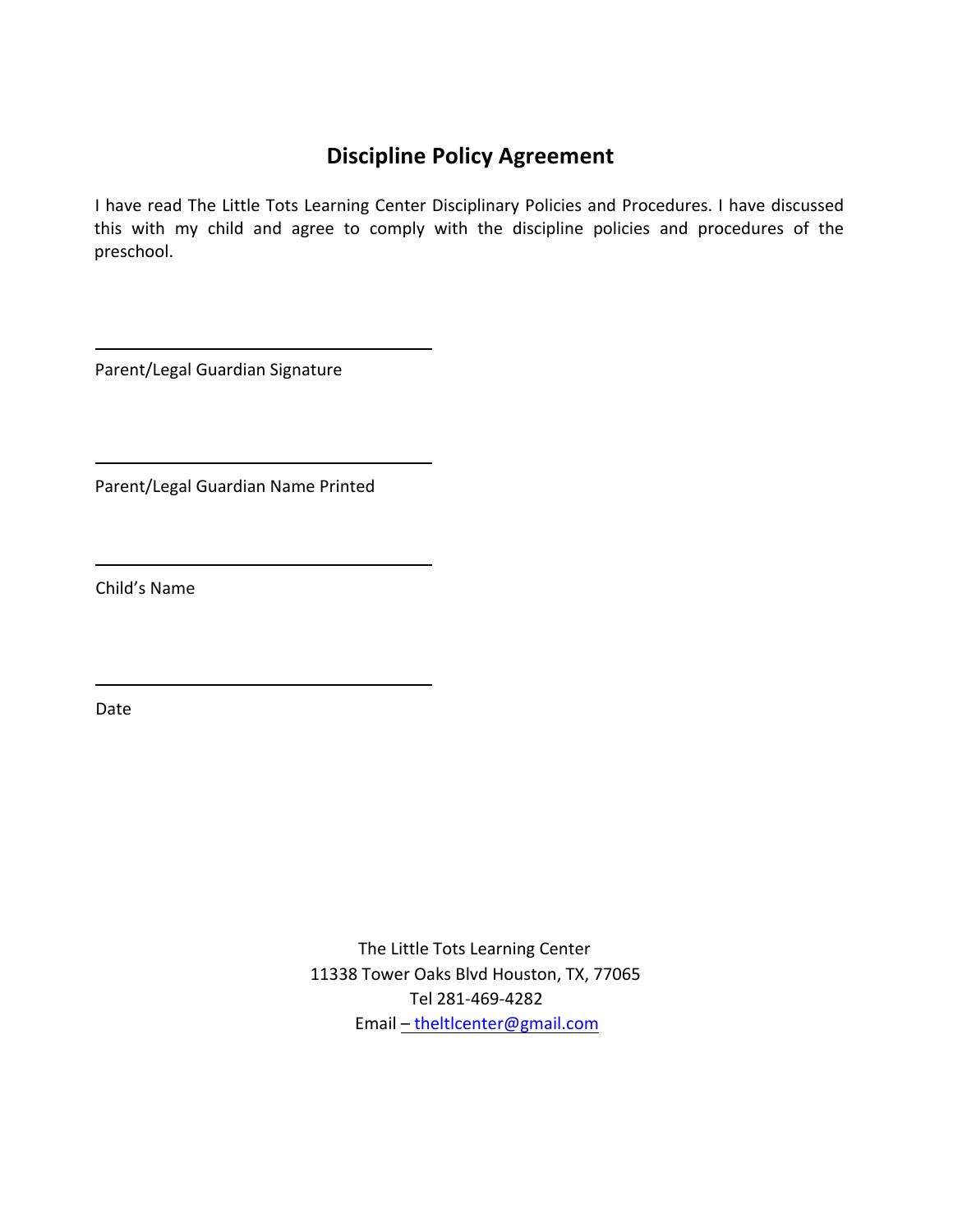### PARENT TUITION CONTRACT

Tuition for your child is due by the close of business Friday for the current week In order to avoid late fee. IF paid the Following Monday please add \$10 to your tuition.

Child's Name \_\_\_\_\_\_\_\_\_\_\_\_\_\_\_\_\_\_\_\_\_\_\_\_\_\_\_\_\_\_\_\_\_\_\_\_

Please circle type of care you are requesting for your child.

FULL-TIME PART-TIME

You may not switch from Full-Time to Part-Time on a weekly basis.

If you choose full-time your child holds a spot Monday thru Friday this means we are unable to take another child, therefore you are required to pay full tuition each week to hold their spot. If your child is out sick or you decide to keep them out for any reason or if the center is closed for a holiday or weather day FULL TUITION IS DUE.

If you hold a part-time spot then you must decide which days to lock your child into so we may fill the other days with another child. If your child is out sick or you decide to keep them out for any reason or if the center is closed for a holiday or weather day FULL TUITION IS DUE.

I have read and understand the Parent Tuition Contract

Parent - **Contract Contract Contract Contract Contract Contract Contract Contract Contract Contract Contract Contract Contract Contract Contract Contract Contract Contract Contract Contract Contract Contract Contract Contr** 

Date

Parent-**Contract Contract Contract Contract Contract Contract Contract Contract Contract Contract Contract Contract Contract Contract Contract Contract Contract Contract Contract Contract Contract Contract Contract Contrac**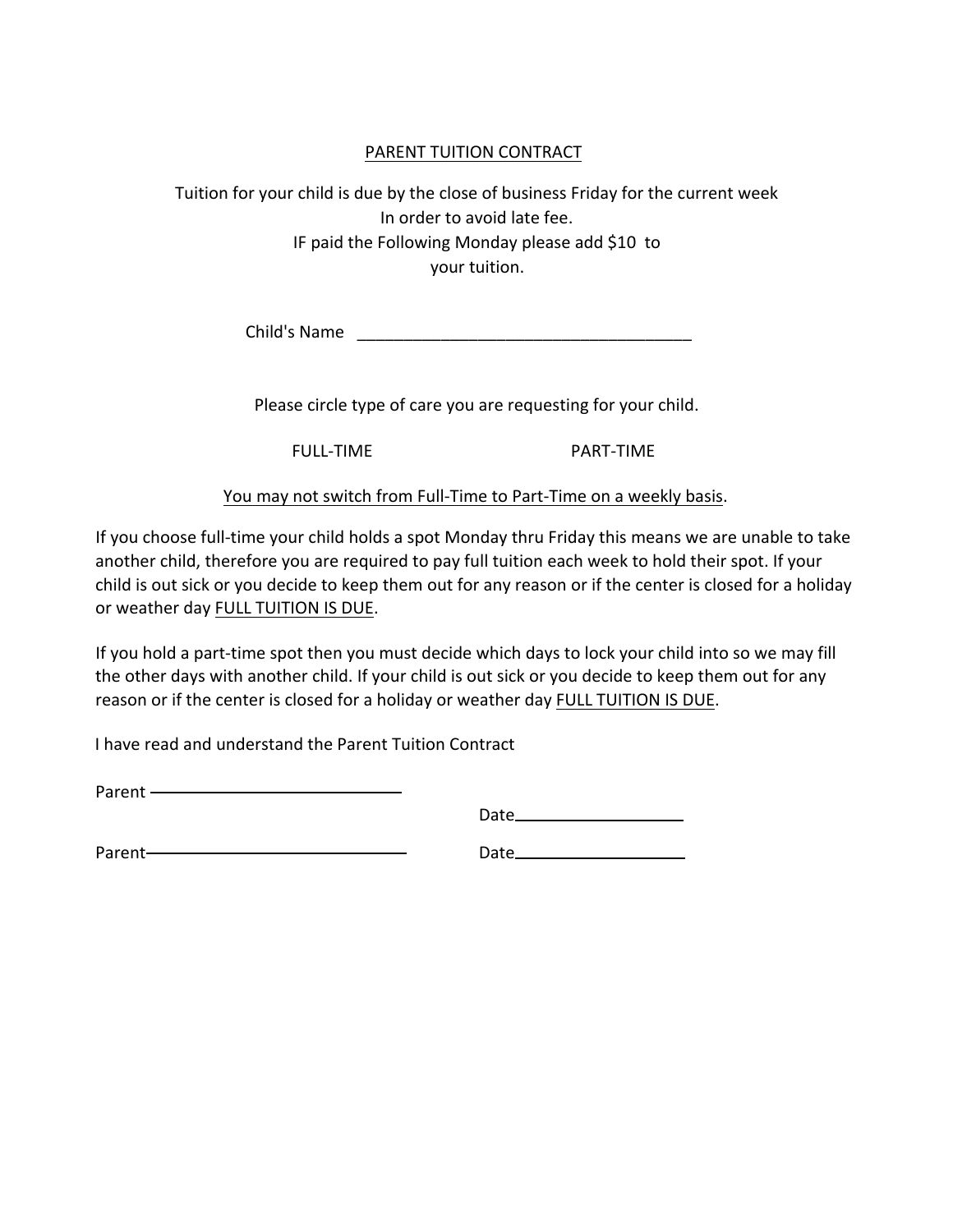# Little Tots Learning Center Parent Orientation

Name of parent/guardian: \_\_\_\_\_\_\_\_\_\_\_\_\_\_\_\_\_\_\_\_\_\_\_\_\_\_\_\_\_\_\_\_\_\_\_\_\_\_\_\_\_\_\_\_\_\_\_\_\_\_ 

- I have received information on the following: Introduction to the staff a Parent visit with the classroom caregiver
- Overview of the parent handbook
- Policy for arrival and late arrival
- Opportunity for an extended visit in the classroom by both myself and my child for a period of time to allow us both to be comfortable
- An explanation of the Texas Rising Star Program
- Encouragement to share elements of my CCS enrollment so that the provider may assist, if applicable
- Family support resources and activities in the community
- Child development and developmental milestones
- Expectations of families
- The significance of consistent arrival time, including: Before the educational portion of the school begins impact of disrupting other children's' learning
- The importance of consistent routines in preparing children for the transition to Kindergarten
- Statement about limiting technology use on site to improve communication between staff, children and families
- Statement reflecting the role and influence of families I acknowledge receipt of the above information.

| Parent signature | Date |  |
|------------------|------|--|
|                  |      |  |

| Director signature | Date |
|--------------------|------|
|                    |      |